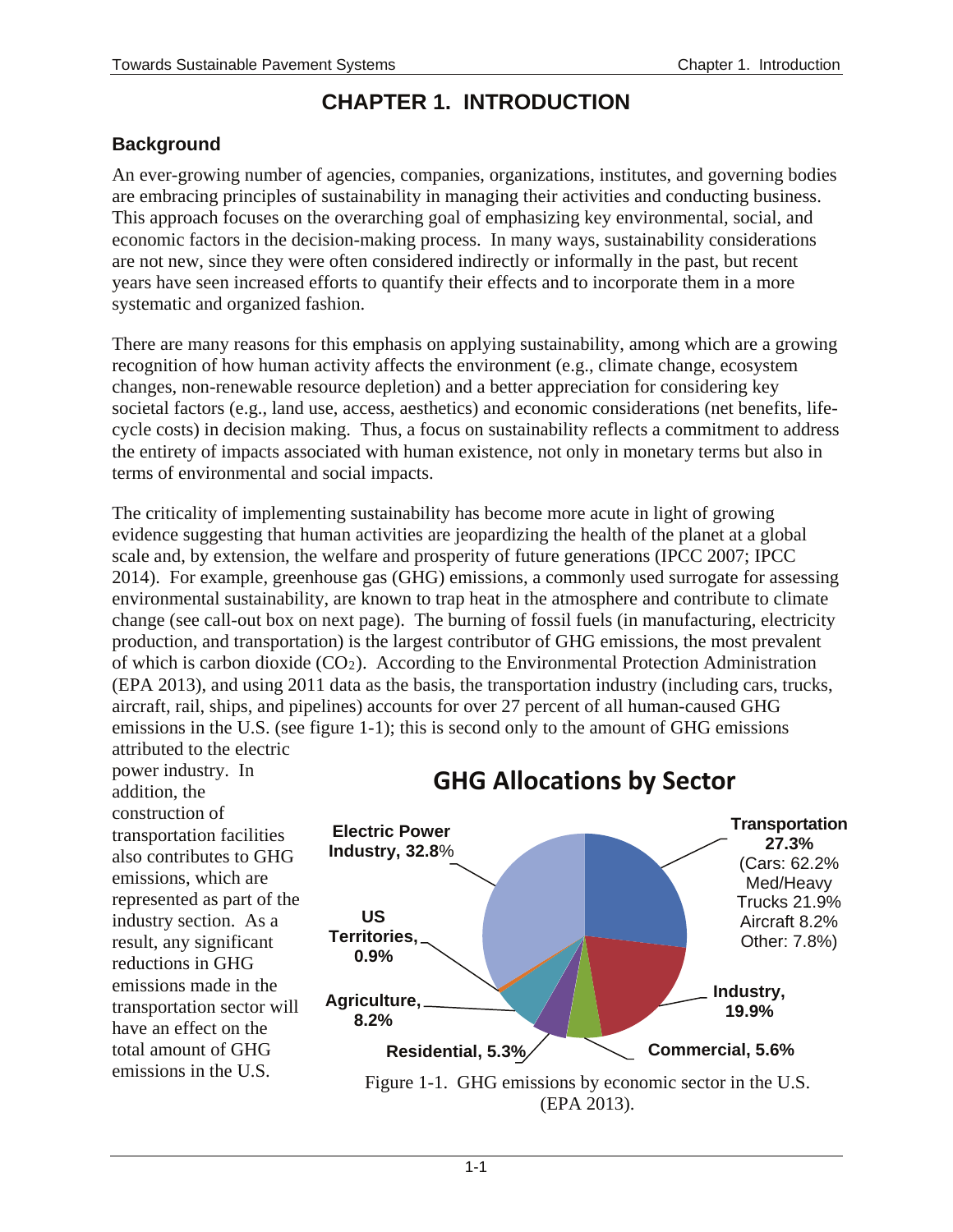### **What is Sustainability?**

Most definitions of sustainability begin with that issued by the World Commission on Environment and Development (WCED), often referred to as the *Brundtland Commission Report* (WCED 1987):

*Sustainable development is development that meets the needs of the present without compromising the ability of future generations to meet their own needs.* 

This definition is focused on the concept of "needs" and the idea of limitations imposed by the state of technology and social organization on the environment's ability to meet present and future needs. In a shorter version of this, sustainability is often described as being made up of the three components of environmental, social, and economic needs, collectively referred to as the "triplebottom line."

For many years, the economic component has been the dominant decision factor, but more recent years have seen the growing emergence of both the environmental and social components (even though there are some current limitations associated with their measurement and assessment). A focus on sustainability can then be interpreted in such a way that all triple-bottom line components are considered important, but the relative importance of these factors (and how each are considered) are case sensitive, very much driven by the goals, demands, characteristics, and constraints of a given project. Chapter 2 provides a more detailed discussion on this topic.

### *GHGs, GWP, and CO2 e*

*Gases that trap infrared radiations (heat) in the Earth's atmosphere are referred to as greenhouse gases (GHGs). Once present in the atmosphere, most of these gases do not break down very quickly and thus can contribute to planetary warming over an extended period. Although the presence of GHGs makes our planet livable, excess GHGs produced due to human activity are believed to be contributing to global warming.*

*GHGs are generated by a variety of agricultural and industrial processes including raising livestock, burning of fossil fuels, solid waste, wood products, and production of portland cement and asphalt. GHGs of greatest concern are carbon dioxide (CO2), methane (CH4), nitrous oxide (N2O), and fluorinated gases, with each exhibiting differences in their atmospheric concentration, the amount of time they remain in the atmosphere, and their ability to trap radiation.* 

*Because each individual GHG has a different impact on global warming, it is useful to express them in a single equivalent unit so they can be compared. Global Warming Potential (GWP) is a measure of the total energy that a gas absorbs over a period of time (typically 100 years) using CO2 as the base unit. By definition, CO2, which accounts for over 80 percent of all U.S. GHG emissions, has a 100-year GWP of 1. For comparison, according to the IPCC (2013):* 

- *Methane, which accounts for about 10 percent of all U.S. GHG emissions, has a 100-year GWP of 34.*
- *Nitrous oxide, which accounts for approximately 5 percent of all U.S. GHG emissions, has a 100-year GWP of 298.*
- *Fluorinated gases [hydrofluorocarbons (HFCs), perfluorocarbons (PFCs), and sulfur hexafluoride(SF6)] are synthetic GHGs that are typically emitted in smaller amounts; however, they are potent and sometimes referred to as High GWP Gases. The 100-year GWP of these materials is 140 to 11,700 for HFCs, 6,500 to 9,200 for PFCs, and 23,900 for SF6.*

*Carbon Dioxide Equivalent (CO2e) is the metric used to compare emissions from various GHGs based on their GWP. The CO2e is computed by multiplying the amount of the GHG (usually mass) by its GWP. The GWP values are dependent on the time period considered, with 100-year GWP values commonly used for comparison.*

*Additional information on GHGs is available on the EPA website:* 

*[http://www.epa.gov/climatechange/ghgemissions/gases.](http://www.epa.gov/climatechange/ghgemissions/gases.html) [html](http://www.epa.gov/climatechange/ghgemissions/gases.html)*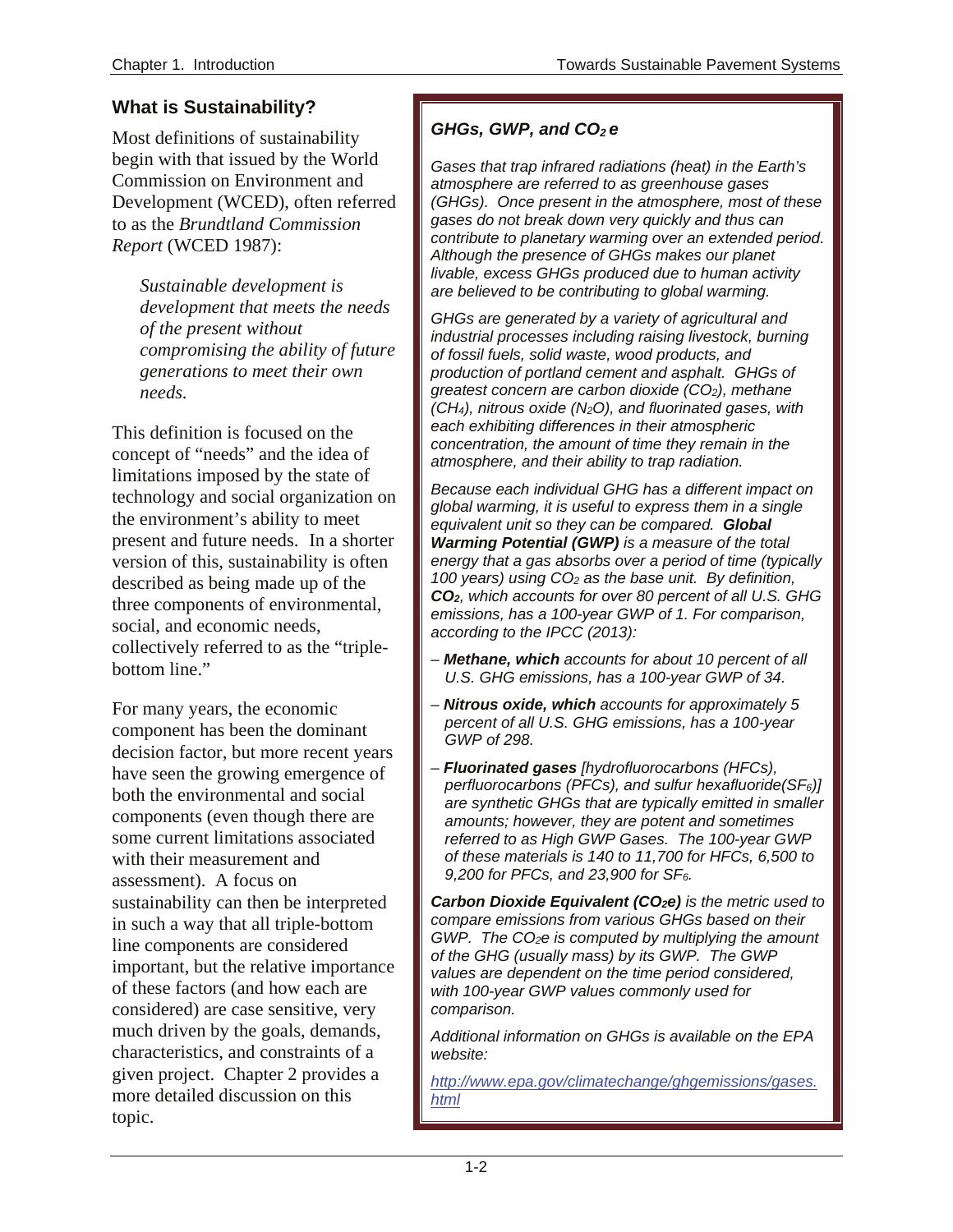#### **Importance of Sustainability in Pavement Engineering**

 The nation's roadway system is one part of a transportation network that provides mobility and societal benefits as well (e.g., access to schools, services, and work; leisure travel; and general billion gallons of fuel in the process (FHWA 2010). And, based on 2008 data (the most recent in public roadways and the positive impacts of the system in providing movement, access, and mobility. access to a range of users. The roadway network is not only important to the nation's overall economic vitality by providing for the movement of freight and commodities, but it also provides mobility). There are more than 4 million miles of public roads in the United States, which includes 1 million miles of Federal-Aid roadways (FHWA 2013). In 2010, nearly 3 trillion vehicle miles traveled (VMT) were logged over those roadways, consuming more than 169 available), the total expenditures for highways in the U.S. was \$182.1 billion (FHWA 2010). Taken together, these numbers are staggering and demonstrate the magnitude of the investment

 users, leisure travelers). Given their key role and widespread use, there is a unique opportunity to improve the sustainability of pavement structures with the potential to deliver tremendous Pavements are an integral part of this roadway network. Pavements provide a smooth and durable all-weather traveling surface that benefits a range of vehicles (cars, trucks, buses, bicycles) and users (commuters, commercial motor carriers, delivery and service providers, local environmental, social, and economic benefits. With regard to those components, listed below are just a few examples of how pavements can impact sustainability:

- Environmental component: energy consumption; GHG emissions; noise; air quality; stormwater treatment.
- Social component: safety (fatalities, injuries, property damage); smoothness; vehicle operating costs; GHG emissions; access, mobility; aesthetics.
- crash costs. • Economic: construction, maintenance, and rehabilitation costs; vehicle operating costs;

 demanding increased consideration of sustainability principles and practices. This evolution in the role that transportation plays in society is well summarized as follows (AASHTO 2009): Moreover, the current timing is such that transportation agencies and the general public alike are

 *environmental sustainability. Transportation supports and enhances our quality of life. Transportation's mission is no longer about just moving people and goods. It's much broader. Transportation fundamentally allows us to achieve economic, social, and As state transportation professionals, we need to model the way toward achieving a sustainable future…Sustainable transportation requires innovative approaches and partnerships like never before.* 

 Transportation and highway agencies are already making advancements to improve and enhance current practices and technologies with more long-term sustainable strategies. In fact, the pavement engineering community has adopted a number of technologies as a way of improving overall sustainability. Recent years have seen significant strides being made to better align sustainability, such as the increased use of recycled materials in pavement structures, the incorporation of modified binders to increase pavement performance, and the development of rating systems to measure sustainability. At the same time, there is considerable research being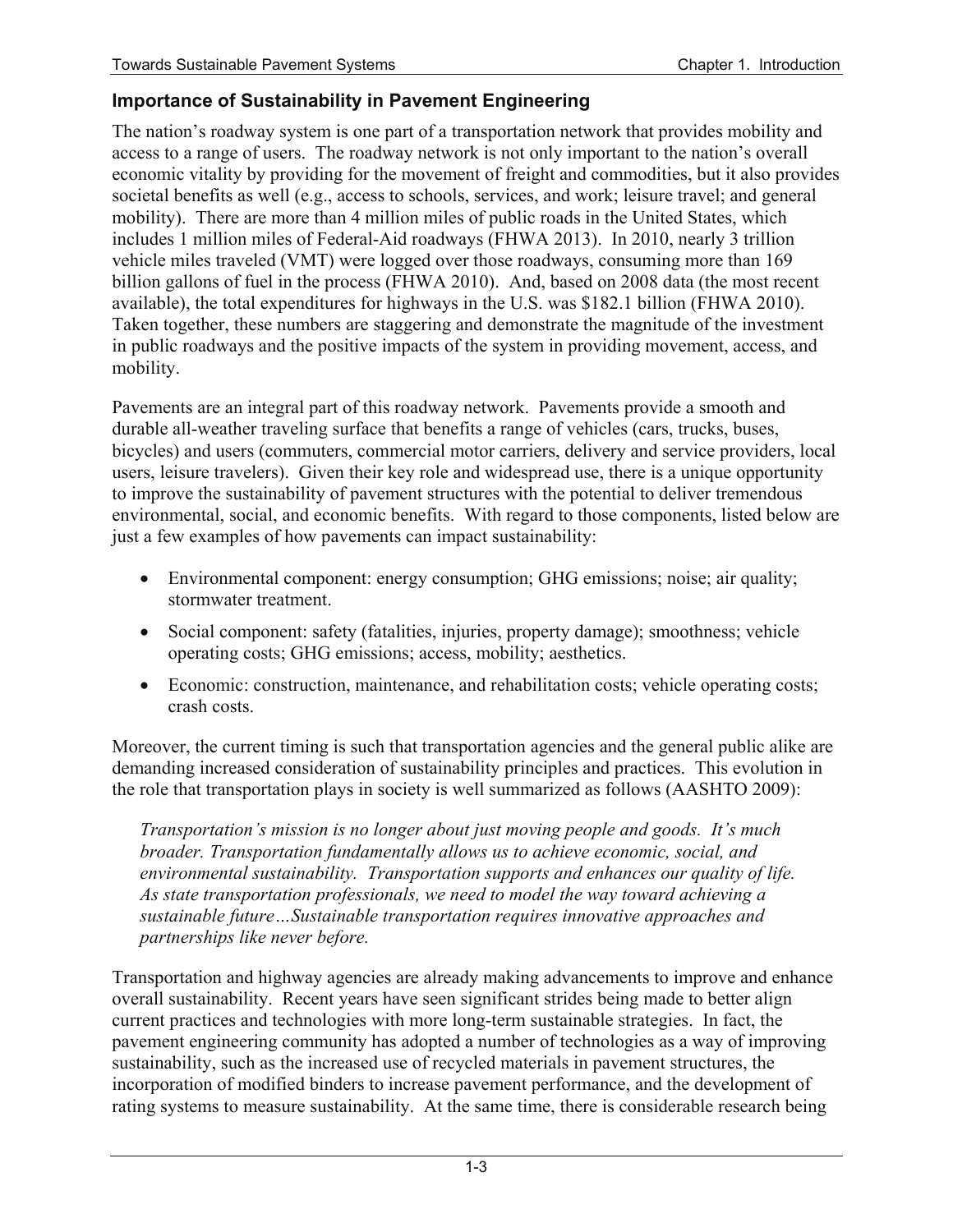conducted on energy use, GHG emissions, and other impacts associated with pavement materials and construction activities to support the development of life-cycle assessment tools.

 sustainable without a complete assessment; for example, trucking in recycled materials from a Nevertheless, there are no universal characteristics or design features that describe a sustainable pavement. Although a general sustainability framework for pavement can be defined, it is context sensitive in that each situation is unique, with specific needs depending on the location, climate, available materials, facility type, required level of service, and so on, as well as on the overall goals of the organization. Furthermore, it is important to recognize that, in some cases, it may even be counterproductive to try to introduce certain features that are thought to be great distance when an acceptable local aggregate is readily available could actually have negative environmental consequences.

### **About This Document**

Although significant progress has been made in advancing the sustainability of pavements and pavement systems, there remain a number of complex issues and difficult challenges; a few of these are listed below:

- What are the appropriate sustainability factors to be considered over the life cycle of a pavement (from material extraction to the end-of-life)?
- How do the various materials used in paving applications impact the overall sustainability of the pavement system?
- How can pavements be effectively designed and constructed to meet the specific sustainability needs of a given project?
- sizes)? How does one consider trade-offs in the process? • How can the pavement community make more sustainable choices, given different facility types (interstates, state highways, local roads/streets), locations (climatic regions, urban vs. rural settings), and paving situations (new alignment, overlays, varying project
- What methods are available to assess the sustainability of pavement systems?
- sustainable pavement practices? • What implementation strategies are available for highway agencies to adopt more

 of knowledge that currently exists on pavement sustainability. As such, it provides the currently All stakeholders in the pavement community—including owner agencies, designers, material producers and suppliers, contractors, consultants, and the traveling public—are embracing the need to adopt more sustainable practices in all aspects of their work, and are continually seeking the latest technical information and guidance available to help improve those practices. This document has been prepared to provide guidance to the pavement community on sustainability considerations in pavement systems, drawing from and synthesizing the large and diverse body available knowledge and information for designing, constructing, and maintaining pavement structures more sustainably, and has been structured so that it can adapt to new findings and new information as sustainability considerations continue to develop and evolve.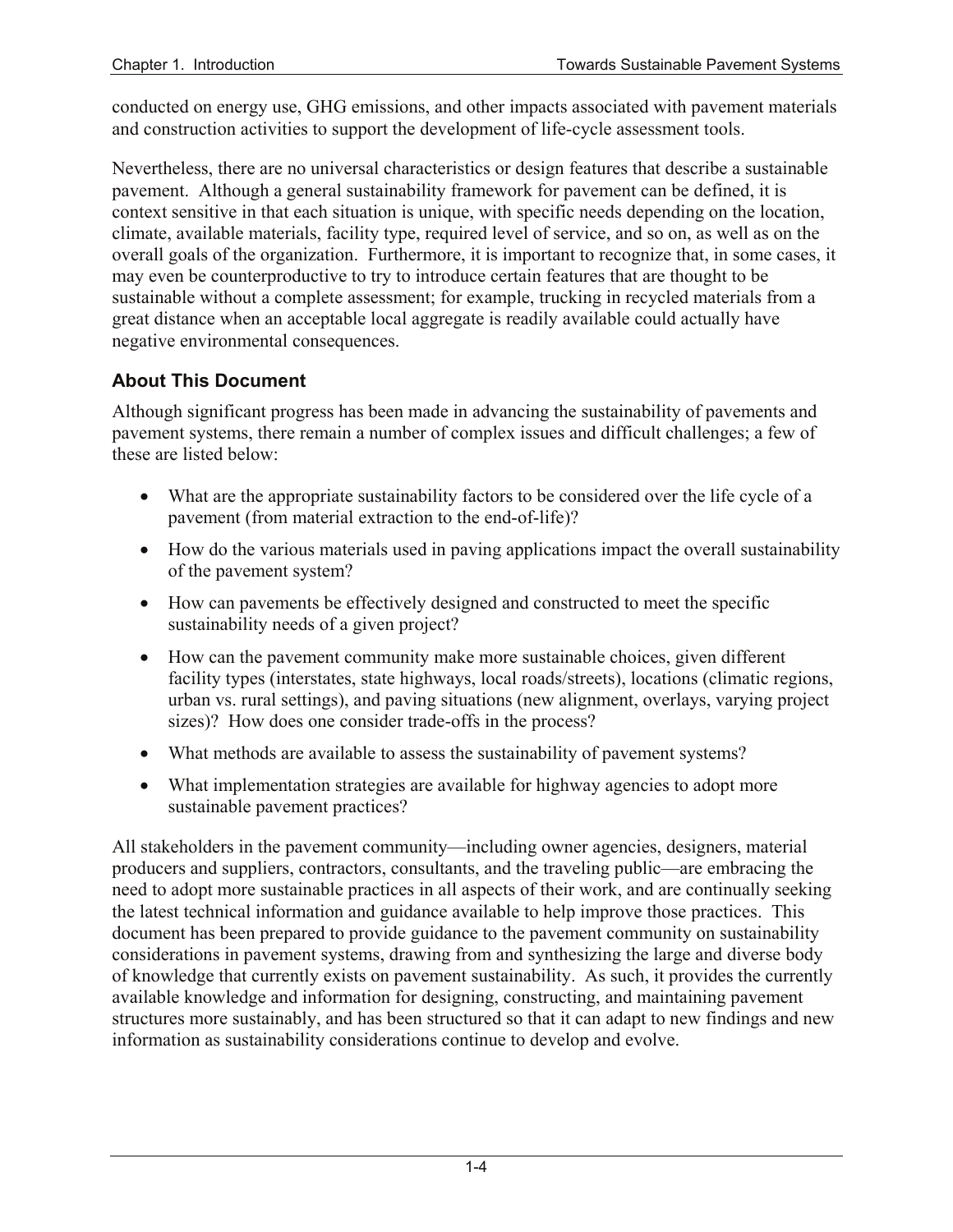#### Scope

It is recognized that sustainability is a system characteristic, and pavements are but one part of the transportation system. It is the scope of this document to focus on pavements and describe how more sustainable pavement systems can be designed and constructed, but this cannot be done in total isolation from the transportation infrastructure system or from other systems in which pavements interact. Moreover, as described in chapter 2, the entire pavement life cycle is covered, from materials to design, from construction through the use phase, and from maintenance/rehabilitation to the end-of-life.

In this document, the pavement is defined as the structure constructed above the native subgrade soil, typically constructed in distinct layers and including compacted or stabilized subgrade, a bound or unbound subbase/base, and the riding surface (see figure 1-2). Broadly, this encompasses pavement structures in a number of different facility types, such as highways, streets, roads, shoulders, and parking areas, but the focus of this document is on pavement structures used in mainline paving and shoulders of highways/roadways. Furthermore, only paved roadways consisting of a semi-permanent surface are considered; this includes asphalt concrete (AC) pavements, which may be constructed with hot-mix asphalt (HMA) or warm-mix asphalt (WMA) technologies, and hydraulic cement concrete (HCC) pavements, which includes portland cement concrete (PCC). For the purposes of this document, all permanent surfaces constructed with asphalt materials are generically referred to as "asphalt" pavements, whereas all permanent surfaces constructed with hydraulic cement materials are generically referred to as "concrete" pavements.



Figure 1-2. Basic components of a typical pavement system.

As a point of clarification, it is noted that there are a number of items related to a highway or roadway that are not included or considered in this document; examples include:

- Planning.
- Capacity.
- Roadway striping.
- Roadway signage and message boards.
- Barriers and other safety appurtenances.
- Ice and snow management.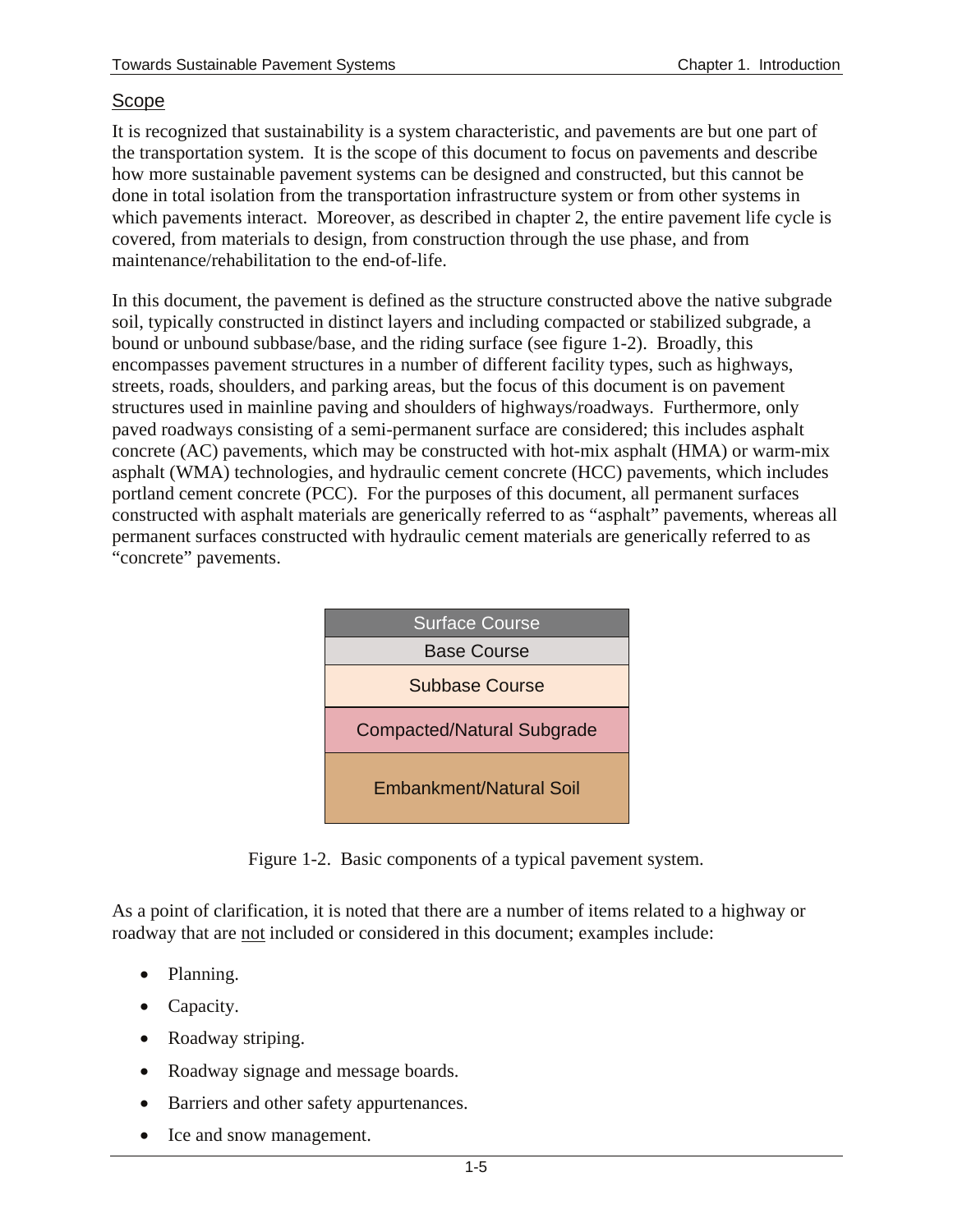- Roadside management.
- Drainage structures.
- Bridges and other structures.

 Thus, it is reiterated that this document focuses exclusively on the sustainability considerations associated with the pavement structure and pavement materials, and only on those pavements constructed with a semi-permanent surface.

#### Target Audience

 The primary audience for this document is state Department of Transportation (DOT) practitioners, and it is intended for designers, maintenance, material and construction engineers, inspectors, and planners who are responsible for the design, construction, and preservation of the nation's highway network. The overarching goal is to provide state DOT practitioners information to help design, specify, and construct a more sustainable pavement. However, other key stakeholders in the pavement community are also expected to benefit from the information contained in this document, including local roadway agencies, industry (suppliers, producers, contractors, and consultants), academia, and various public interest groups.

#### Document Overview

 This document consists of eleven chapters, including this introductory chapter. The chapters locate desired information. Each chapter generally follows the same layout, first providing closely mirror the critical phases in the pavement life cycle, allowing users to quickly and easily general background information on the topic, then describing sustainability-related issues associated with the topic, followed by strategies or methodologies to address the issues identified, including the consideration of trade-offs. The chapter then concludes with a brief look at future directions and emerging technologies.

A description of the primary chapters in this document is provided below:

- • **Chapter 2. Concepts of Pavement Sustainability**. This chapter presents the basic concepts of pavement sustainability and includes definitions, an overview of the pavement life cycle, a framework for considering sustainability issues and trade-offs, and an overview of how sustainability can be quantified and measured.
- • **Chapter 3. Materials Considerations to Improve Pavement Sustainability**. Chapter 3 reviews the common materials used in paving applications—including aggregate, asphalt, and cementitious materials—and describes how these materials affect the overall sustainability of the pavement system. The scope is from the materials acquisition until the materials arrive at the construction site, either on grade or at the plant.
- • **Chapter 4. Pavement and Rehabilitation Design to Improve Sustainability**. This chapter addresses techniques for improving the sustainability of pavements during the design process, for both asphalt and concrete pavement structures. The focus is on new pavement design and structural rehabilitation, including reconstruction and overlays.
- • **Chapter 5. Construction Considerations to Improve Pavement Sustainability**. This chapter briefly reviews the key elements to be considered to enhance the sustainability of construction for both asphalt and concrete pavements. The chapter includes discussions on specifications, construction setup and operations, construction equipment fuel and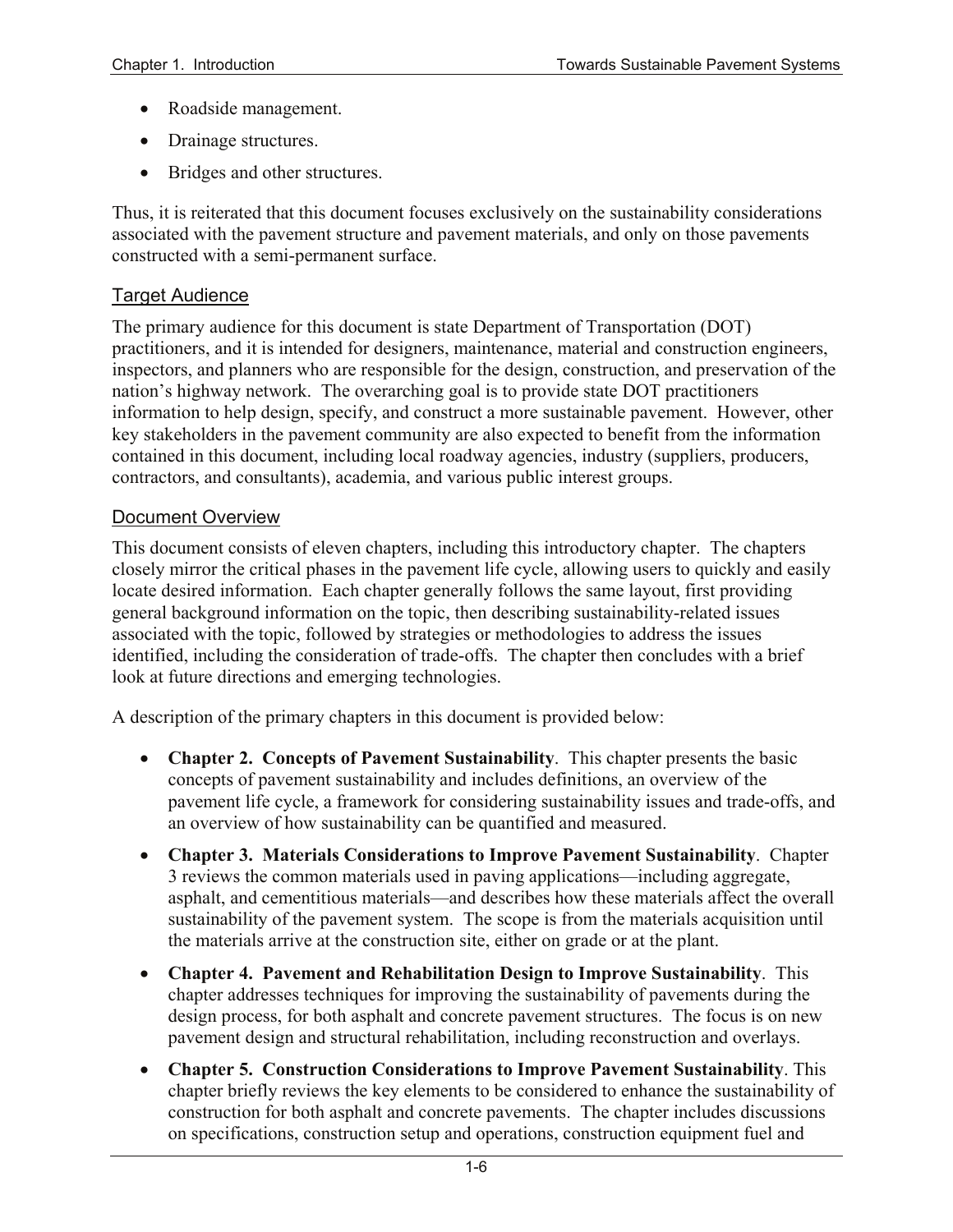emission reduction, management and handling of construction materials, construction quality assurance, and effective lane closures.

- **Chapter 6. Use-Phase Considerations**. Chapter 6 identifies the critical sustainability impacts associated with pavement structures while they are in service, and includes discussions on rolling resistance, safety, noise, heat island effects, lighting, and stormwater management.
- **Chapter 7. Maintenance and Preservation Treatments to Improve Sustainability**. This chapter presents common maintenance and preservation treatments used for asphalt and concrete pavements and describes opportunities for enhancing their sustainability through careful treatment selection, material considerations, treatment timing and application, and treatment design and construction.
- **Chapter 8. End-of-Life Considerations**. Chapter 8 discusses the impacts of the end-oflife (EOL) phase on the sustainability of both asphalt and concrete pavements. Critical issues and strategies for improving the sustainability of this phase of the pavement life cycle are presented.
- **Chapter 9. Pavement Sustainability within Larger Systems**. This chapter presents various sustainability impacts that are not addressed elsewhere in the manual, including such items as aesthetics, historic and cultural identity, multi-modal design, and local ecosystems. These impacts can influence decisions even though they are often not easily quantifiable.
- **Chapter 10. Assessing Pavement Sustainability**. Chapter 10 provides information on measuring pavement sustainability and why it is important. An overview of sustainability rating systems is provided, along with a summary of life-cycle assessment (LCA) and life-cycle cost analysis (LCCA) procedures.
- **Chapter 11. Concluding Remarks**. This chapter offers some concluding remarks by briefly summarizing some of the technologies, innovations, and trends in pavement sustainability and by providing a listing of recommended implementation activities for moving forward.

An appendix is included that presents a glossary of terms used throughout the document. In addition, a stand-alone executive summary has been prepared that summarizes the contents of each chapter and captures the main points and primary considerations.

### **References**

American Association of State Highway and Transportation Officials (AASHTO). 2009. "Transportation and Sustainability Best Practices Background." *Sustainability Peer Exchange – Center for Environmental Excellence*. American Association of State Highway and Transportation Officials, Washington, DC.

Environmental Protection Agency (EPA). 2013. *Inventory of U.S. Greenhouse Gas Emissions and Sinks, 1990–2011*. EPA 430-R-13-001. Environmental Protection Agency, Washington, DC. [\(Web Link\)](http://www.epa.gov/climatechange/Downloads/ghgemissions/US-GHG-Inventory-2013-Main-Text.pdf).

Federal Highway Administration (FHWA). 2010. *Highway Statistics 2010*. Federal Highway Administration, Washington, DC. [\(Web Link\)](https://www.fhwa.dot.gov/policyinformation/statistics/2010/).